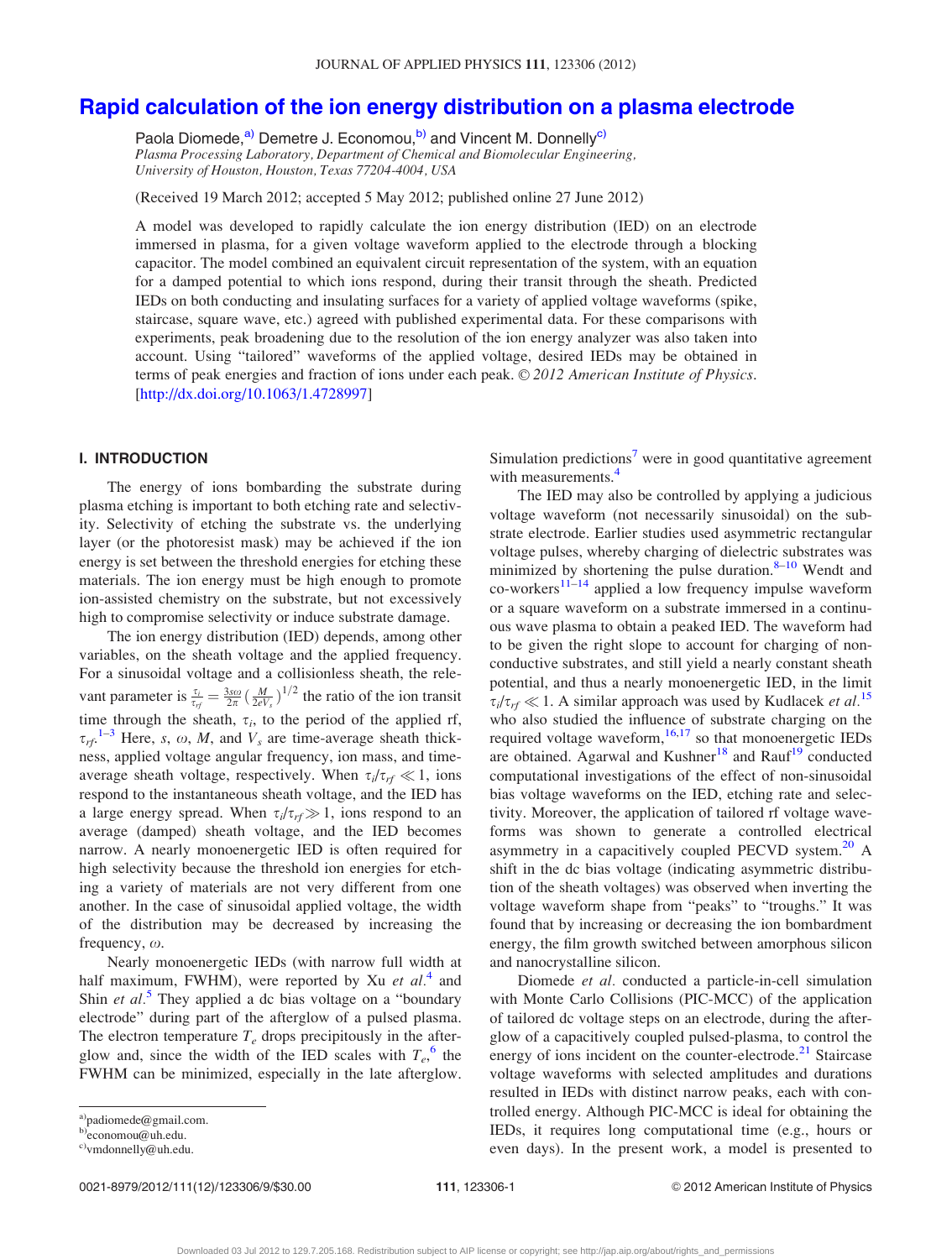<span id="page-1-0"></span>rapidly (e.g., seconds) compute the IED on a substrate in contact with plasma, under the influence of an applied voltage waveform.

# II. MODEL DEVELOPMENT

The system under study is shown in Fig. 1. An electrode (target) is in contact with a plasma with given electron temperature  $(T_e)$  and electron density  $(n_0)$  in the bulk (away from the electrode surface). A RF bias of the desired waveform  $(V_{rf})$  is applied to the target electrode through a blocking capacitor  $(C_b)$ . It was assumed that the applied bias is small enough not to perturb the given bulk electron density and temperature. It was further assumed that the plasma is electropositive with one kind of positive ion, suffering no collisions in the sheath. In addition to the target electrode (area  $A_T$ ), the plasma reactor system also includes a "counter-electrode" (area  $A_G$ ), which is often grounded. Although the target bias voltage was assumed small enough not to alter the bulk electron density or electron temperature, the plasma potential may be affected, depending on the area ratio,  $A_G/A_T$ . For large values of this ratio, the plasma potential will be near ground. In general, floating surfaces may also be in contact with the plasma. Thus, the ratio  $A_G/A_T$ may have to be regarded as an "effective" area ratio, so that the electrical characteristics of the actual system are reproduced by the model. The goal is to determine the ion energy distribution on the target electrode given  $n_0$ ,  $T_e$ ,  $V_{rf}$ ,  $C_b$ , and the electrode area ratio  $A_T/A_G$ . This is accomplished by following four steps: (a) an equivalent circuit model is used to calculate the sheath potential over the target electrode; (b) the latter is used in an equation for the "damped" sheath potential to which ions respond; (c) knowing the damped sheath potential, the IED is calculated; and (d) instrumental broadening is applied to arrive at the IED on the target electrode. Each of these steps is described below. It should be noted that, in the case of dc coupling of the voltage source to the electrode (no blocking capacitor), the area ratio has no influence on the results. It is also noted that the problem described above is the "forward" problem of finding the IED. The "inverse" problem, i.e., that of finding the voltage waveform that must be applied to achieve a desired (preselected) IED on the target electrode is discussed in Ref. [22](#page-8-0).

# A. Equivalent circuit model

An equivalent circuit model (Fig. 2) was used as described by Metze et al.<sup>[23,24](#page-8-0)</sup> The sheath was modeled as a



FIG. 1. Schematic of the system under study.

capacitor in parallel with a current source and a diode. The current source represents the ion current and the diode represents the electron current. Subscripts T and G denote the target electrode and the grounded electrode, respectively.  $V_p$  is the plasma potential. The sheath capacitance was described as a non-linear function of the sheath potential (Eq. (4) below).

Applying Kirchhoff's law to this circuit yields

$$
C_b \frac{d}{dt}(V_{rf} - V_T) + C_T \frac{d}{dt}(V_p - V_T) + I_T = 0,
$$
  
\n
$$
C_T \frac{d}{dt}(V_p - V_T) + C_G \frac{d}{dt}V_p + I_T + I_G = 0,
$$
\n(1)

where V, C, and I are voltage, capacitance, and total particle current to an electrode, respectively. The particle current is the sum of the ion and electron currents. The former is given by the Bohm flux, while the latter is found from the thermal electron flux at the wall. For the target electrode,

$$
I_T = A_T (J_i + J_e) = A_T en_0
$$
  
 
$$
\times \left[ 0.605 u_B - \frac{1}{4} u_e \exp\left(e \frac{V_T - V_p}{kT_e}\right) \right],
$$
 (2)

where  $A_T$  is the area of the target electrode,  $u_B$  is the Bohm speed  $(u_B = \sqrt{kT_e/M})$ , M is the ion mass,  $u_e$  is the electron thermal speed ( $u_e$  =  $\frac{8kT_e}{\pi m}$  $\gamma$ ), and  $m$  is the electron mass. The factor 0.605 accounts for the drop off in plasma density from the bulk plasma to the plasma-sheath interface. When applied to the grounded electrode, the particle current reads

$$
I_G = A_G(J_i + J_e) = A_G en_0 \left[ 0.605 u_B - \frac{1}{4} u_e \exp\left( -e \frac{V_p}{kT_e} \right) \right].
$$
\n(3)

The sheath capacitance is given by

$$
C_s = -\varepsilon_0 A \frac{\partial E}{\partial V_s},\tag{4}
$$

where the electric field at the wall is<sup>25</sup>



FIG. 2. Equivalent circuit of the system under study. C is capacitance and I is current. Subscripts T and G refer to the target and grounded electrode, respectively.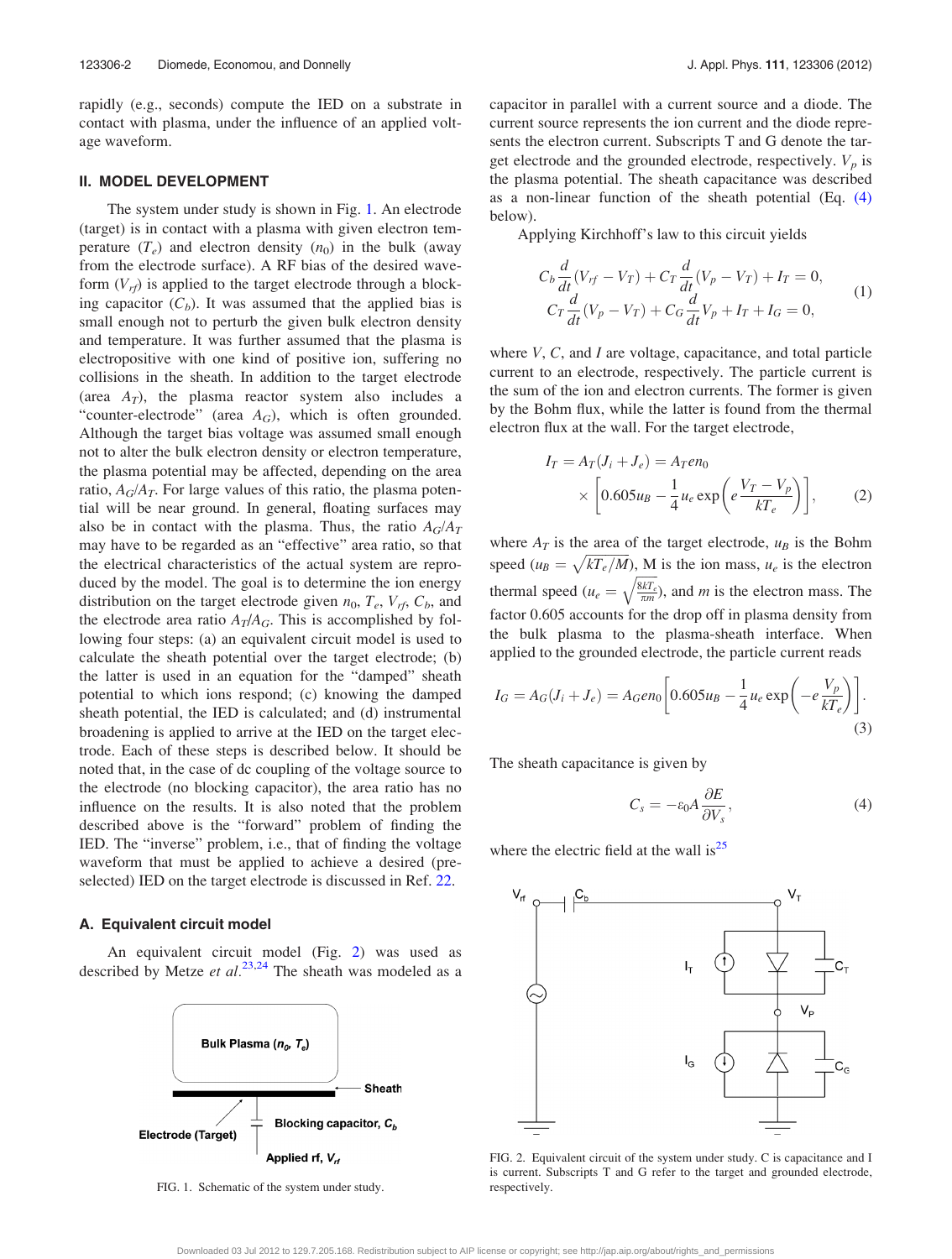<span id="page-2-0"></span>
$$
E = -\sqrt{\frac{2n_s kT_e}{\epsilon_0}} \left( \frac{(\bar{u} - 1)}{\bar{\chi}} (1 + \chi - e^{\chi}) \right)^{1/2},
$$
  
\n
$$
\chi = e(V_s - V_1)/kT_e,
$$
  
\n
$$
\bar{\chi} = e(V_d - V_1)/kT_e,
$$
  
\n
$$
\bar{u} = (1 - 2\bar{\chi})^{1/2},
$$
  
\n
$$
E = 0,
$$
  
\nfor  $V_1 \le V_s(t) \le V_p$ .

Г

Here,  $V_s \leq 0$ ) is the sheath voltage,  $\varepsilon_0$  is the permittivity of free space,  $n<sub>s</sub>$  is the electron (ion) density at the sheath edge  $(n_s = 0.605 n_0)$ , and  $V_1$  is the potential at the sheath edge relative to the plasma potential.  $V_{rf}$  was used as input to Eq. [\(1\)](#page-1-0) to find the target  $V_T$  and plasma  $V_p$  potentials, thus the (actual) sheath voltage  $(V_T - V_p)$ . The latter was subsequently used to find the "damped" sheath voltage to which ions respond.

In the presence of an insulating film on the target electrode, the film capacitance will be in series with the corresponding sheath capacitance. Insulating reactor walls (backed by a grounded surface) could be represented with another "leg" in parallel to that of the grounded electrode of Fig. [2](#page-1-0) (see Ref. [26](#page-8-0), p. 170). Alternatively, one may employ an "effective" area ratio  $A_G/A_T$  and treat it as an adjustable parameter. It should be mentioned that, at very low frequencies (well below the ion plasma frequency), the ion flux entering the sheath is not constant but it is time modulated.<sup>27</sup> This complication was not accounted for in the present model.

### B. The "damped" sheath potential

Ions, in general, do not respond to the instantaneous sheath potential, but to a "damped" potential  $V<sub>d</sub>(x, t)$  found from the following equation:  $1,2,25$  $1,2,25$  $1,2,25$ 

$$
\frac{dV_d(x,t)}{dt} = -\frac{V_d(x,t) - V(x,t)}{\tau_i},\tag{6}
$$

where  $V(x, t)$  is the (actual) sheath potential as a function of position and time and  $\tau_i$  is the ion transit time through the sheath. This is often approximated by the inverse of the ion plasma frequency at the sheath edge,  $1/\omega_{pi}^{2,3,25}$  $1/\omega_{pi}^{2,3,25}$  $1/\omega_{pi}^{2,3,25}$  This differential equation applies at any position in the sheath, including the electrode. When applied to the target electrode this equation becomes (omitting  $x$  and  $t$  for simplicity),

$$
\frac{dV_d}{dt} = -\frac{V_d - (V_T - V_p)}{\tau_i}.\tag{7}
$$

Since ions respond to the damped potential, the energy distribution of ions striking the target is a direct reflection of that potential. In Eq. (7),  $V_T - V_p$  is the actual sheath voltage at the target electrode, i.e., the difference between the target potential  $V_T$  and the plasma potential,  $V_p$ .

# C. Calculation of the IED

The damped sheath voltage waveform  $V_d(t)$  found by Eq. (7) above was then used to find the ion energy distribution, $1,22$ 

$$
for -\infty < V_s(t) < V_1
$$
\n<sup>(5)</sup>

for 
$$
V_1 \leq V_s(t) \leq V_p
$$
.

$$
P(E) = \frac{1}{2\pi} \sum_{\substack{\# \text{ of points in } 0 < \omega t < 2\pi \\ \text{ such that} \\ |eV_d(\omega t)| = E}} \frac{1}{\left|\frac{dV_d}{d(\omega t)}\right|}.
$$
 (8)

### D. Instrumental broadening of the IED

Broadening due to the finite energy resolution of the instrument used to measure the IED (for example, electrostatic energy analyzer) was described by an instrument function  $h_{E}(E)$ ,<sup>[28](#page-8-0)</sup> for which a Gaussian distribution was assumed,

$$
h_{E'}(E) = \frac{1}{\delta\sqrt{2\pi}} \exp\left(-\frac{(E - E')^2}{2\delta^2}\right),\tag{9}
$$

where E' is the peak ion energy, and  $\delta$  is the standard deviation of the Gaussian, which is related to the energy resolution  $\Delta E$  of the instrument by

$$
\delta = \frac{\Delta E}{2\sqrt{2 \ln 2}}.\tag{10}
$$

The IED was found as the convolution of  $P(E)$  obtained from Eq. (8) and the instrument function, i.e.,

$$
f(E) = P * h_{E'} = \int_0^\infty P(E') \cdot h_{E'}(E) \cdot dE'.
$$
 (11)

Calculation of the IED and the damped and sheath potential waveforms, for given applied voltage waveform, typically took about 5 seconds on a PC employing an Intel Xeon CPU at 2.40 GHz.

#### III. RESULTS AND DISCUSSION

#### A. Spikes and staircases

Wendt and  $co$ -workers $<sup>11</sup>$  $<sup>11</sup>$  $<sup>11</sup>$  reported IEDs on an electrode</sup> in contact with an argon plasma with  $n_0 = 2.6 \times 10^{16}$  m<sup>-3</sup> and  $T_e = 3$  eV.<sup>[14](#page-8-0)</sup> Tailored rf bias voltage waveforms (at a frequency of 500 kHz, which corresponds to  $\tau_i/\tau_{rf} < 1$ ) were applied to the electrode. The sheath was estimated to be thinner than the  $Ar^+$  ion mean free path, minimizing ion collisions in the sheath. Fig. [3](#page-3-0) shows a comparison of the voltage waveforms applied to the target electrode used in the experiments in Ref. [11](#page-8-0) (left), with the model waveforms (right) used as input in the present calculations.

The voltage waveform used in the model was either a sine-wave raised to the power of  $m$ , to represent a spike, or two Fermi-Dirac distributions to represent a voltage step-up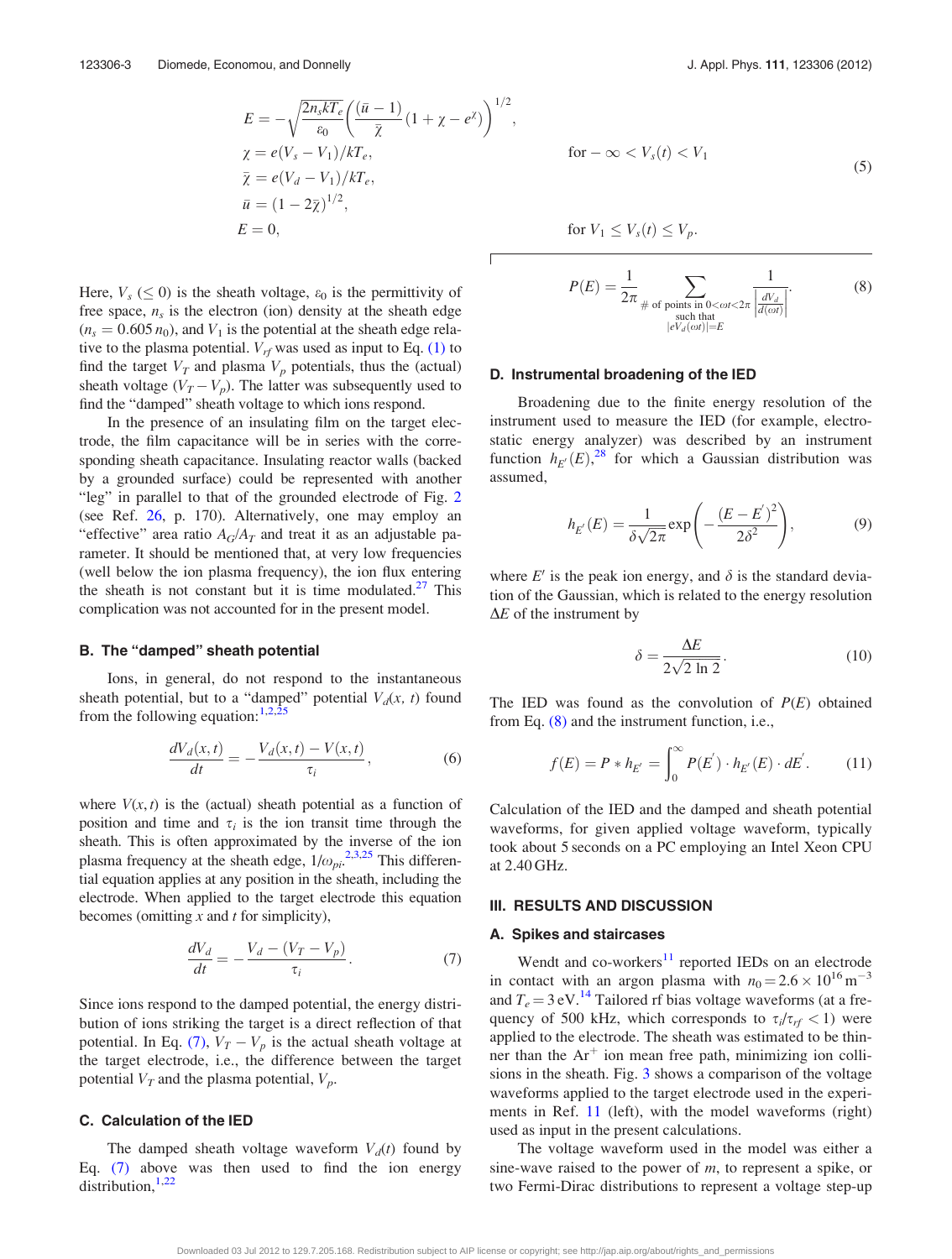<span id="page-3-0"></span>

FIG. 3. (left) Experimental target voltage waveforms of Ref. [11](#page-8-0). Reprinted with permission from X. V. Qin et al., Plasma Sources Sci. Technol., 19, 065014 (2010). Copyright © 2010 Institute of Physics Publishing; (right) model fit of the experimental waveforms used in the present calculations.

and step-down.<sup>[13](#page-8-0)</sup> The analytical expression for the applied voltage for one cycle was

$$
V_{rf}(t) = +V_a + V_b \left( \frac{1}{e^{[(-t+t_1)/\Delta t]} + 1} + \frac{1}{e^{[(t-t_2)/\Delta t]} + 1} - 1 \right) + V_c \sin^m(\pi f_0(t + t_1)).
$$
\n(12)

For the particular case of Fig. 3, the common parameter values were  $f_0 = 500 \text{ kHz}$ ,  $t_1 = 0.5 \mu \text{s}$ , m = 100,  $\Delta t = 3 \times 10^{-8}$  s. For the case in Fig. 3(a),  $V_a = -100 \text{ V}$ ,  $V_b = 0$ ,  $V_c = 100 \text{ V}$ ; for the case in Figs. 3(b) and 3(c),  $V_a = -300 \text{ V}, V_b = 200 \text{ V}, V_c = 175 \text{ V};$  and for the case in Fig. 3(d),  $V_a = -300 \text{ V}$ ,  $V_b = 0$ ,  $V_c = 300 \text{ V}$ . The value of  $t_2$  was 1.75  $\mu$ s and 1.3  $\mu$ s for the case of Figs. 3(b) and 3(c), respectively. The simulated voltage waveforms (Fig. 3, right) are quite representative of the measured waveforms except for the "ringing." Since direct coupling was made to the electrode in the experiments (no blocking capacitor),  $V_{rf} = V_T$  (see Fig. [2\)](#page-1-0). Also, in this case  $\tau_i/\tau_{rf} < 1$ , and ions respond to the actual sheath potential, resulting in  $V_d \approx V_T - V_p$ . With  $V_{rf}$  given by Eq. (12), the calculated IEDs are compared to measurements in Fig. 4. The experimental energy resolution (bin size) of 1 eV was used in the model. Following the original Ref. [11](#page-8-0),  $\Delta E$  in Eq. [\(10\)](#page-2-0) was set equal to 10 eV to account for plasma potential fluctuations.



FIG. 4. Measured IEDs corresponding to the tailored bias waveforms shown in Fig. 3 (left).<sup>11</sup> Reprinted with permission from X. V. Qin et al., Plasma Sources Sci. Technol., 19, 065014 (2010). Copyright © 2010 Institute of Physics Publishing; calculated IEDs for the tailored bias waveforms shown in Fig. 3 (right).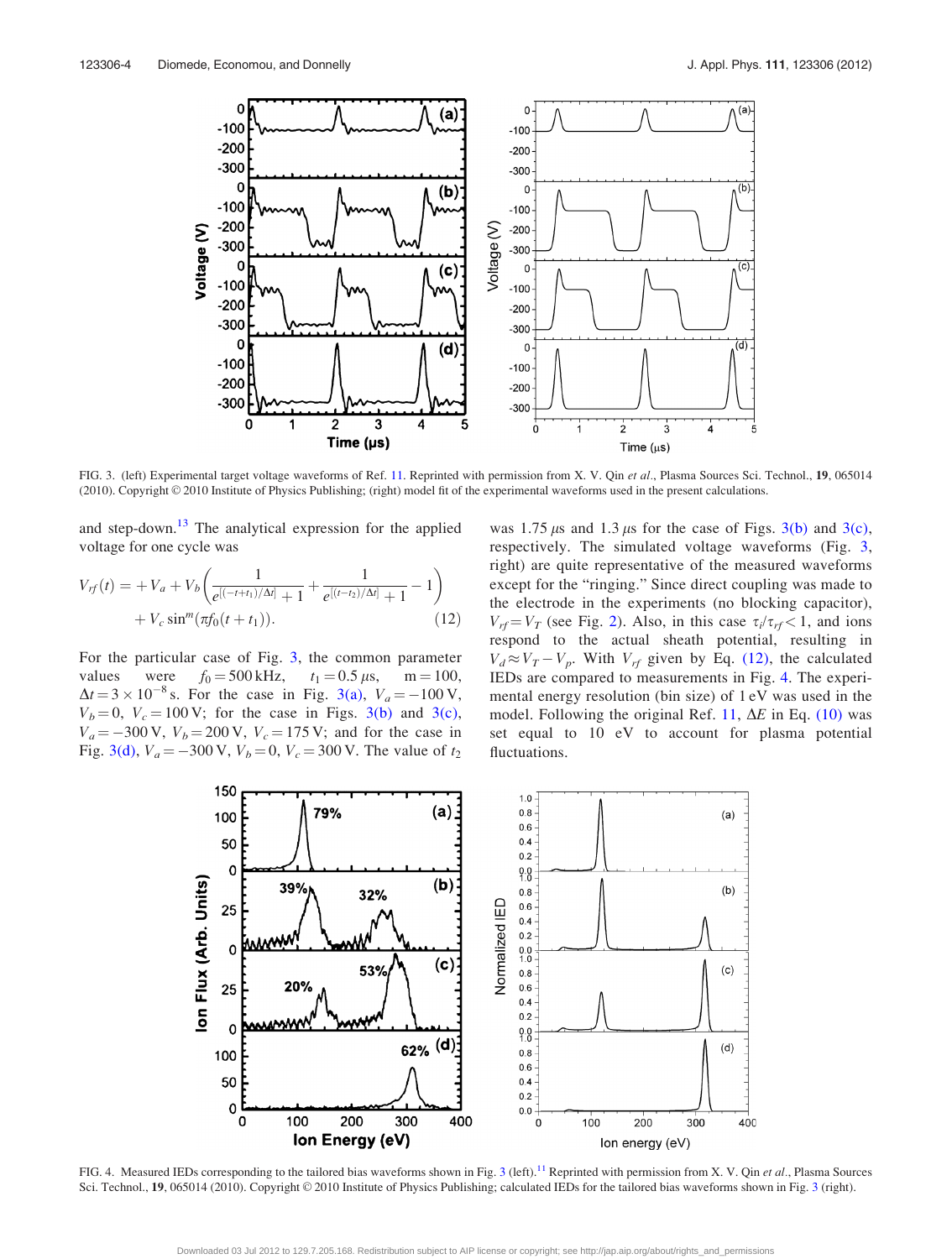<span id="page-4-0"></span>

FIG. 5. (left) Damped (V<sub>d</sub>), sheath (V<sub>T</sub> – V<sub>p</sub>), and applied (V<sub>rf</sub>) potentials for the conditions of Fig. [3\(d\)](#page-3-0), except that  $f_0 = 10$  MHz and  $t_1 = 25$  ns; (right) resulting IED on target electrode.

The predicted peak locations and heights of the IED (Fig. [4,](#page-3-0) right) are in reasonable agreement with the measurements (Fig. [4,](#page-3-0) left). The FWHM of the experimental peaks are larger, most likely because of the fluctuations (ringing) of the applied voltage waveforms (Fig. [3,](#page-3-0) left). These fluctuations are not present in the waveforms used for simulations (Fig. [3,](#page-3-0) right). The staircase-like voltage waveform generates two peaks in the IED at energies controlled by the potential of the stairs. The brief peak near zero potential is designed to achieve a zero net current through the electrode. The fraction of ions at a particular energy can be controlled by changing the fraction of time the waveform spends at the corresponding value of potential.

The voltage waveform of Fig.  $3(d)$  was also used to calculate the IED for an applied frequency of 10 MHz, corresponding to  $t_1 = 25$  ns.  $\Delta E$  in Eq. [\(10\)](#page-2-0) was set equal to 10 eV. In this case, as shown in Fig. 5 (left), the damped potential and the sheath potential have different waveforms (ions do not follow the instantaneous sheath potential). The IED (Fig. 5, right) resembles a bimodal distribution with relatively small energy spread. The low energy peak is smeared by the relatively large broadening implied by  $\Delta E = 10 \text{ eV}$ .



FIG. 6. (top left) Measured waveforms of substrate current density  $J_s$  (top), applied voltage  $V_{\text{out}}$  (middle), and the resulting substrate sheath voltage  $V_{\text{front}}$  (bot-tom), on a dielectric substrate.<sup>[15](#page-8-0)</sup> Reprinted with permission from P. Kudlacek et al., J. Appl. Phys.,  $106$ , 073303 (2009). Copyright  $\odot$  2009 American Institute of Physics; (bottom left) calculated damped  $(V_d)$  and sheath  $(V_T - V_p)$  potentials, when the  $(V_{rf})$  waveform (corresponding to  $V_{out}$ ) is applied on the target electrode; (top, right) estimated<sup>15</sup> energy distributions of ions bombarding the substrate (only the dashed line is relevant for this case). Reprinted with permission from P. Kudlacek et al., J. Appl. Phys., 106, 073303 (2009). Copyright © 2009 American Institute of Physics; (bottom, right) IED predicted by the present model.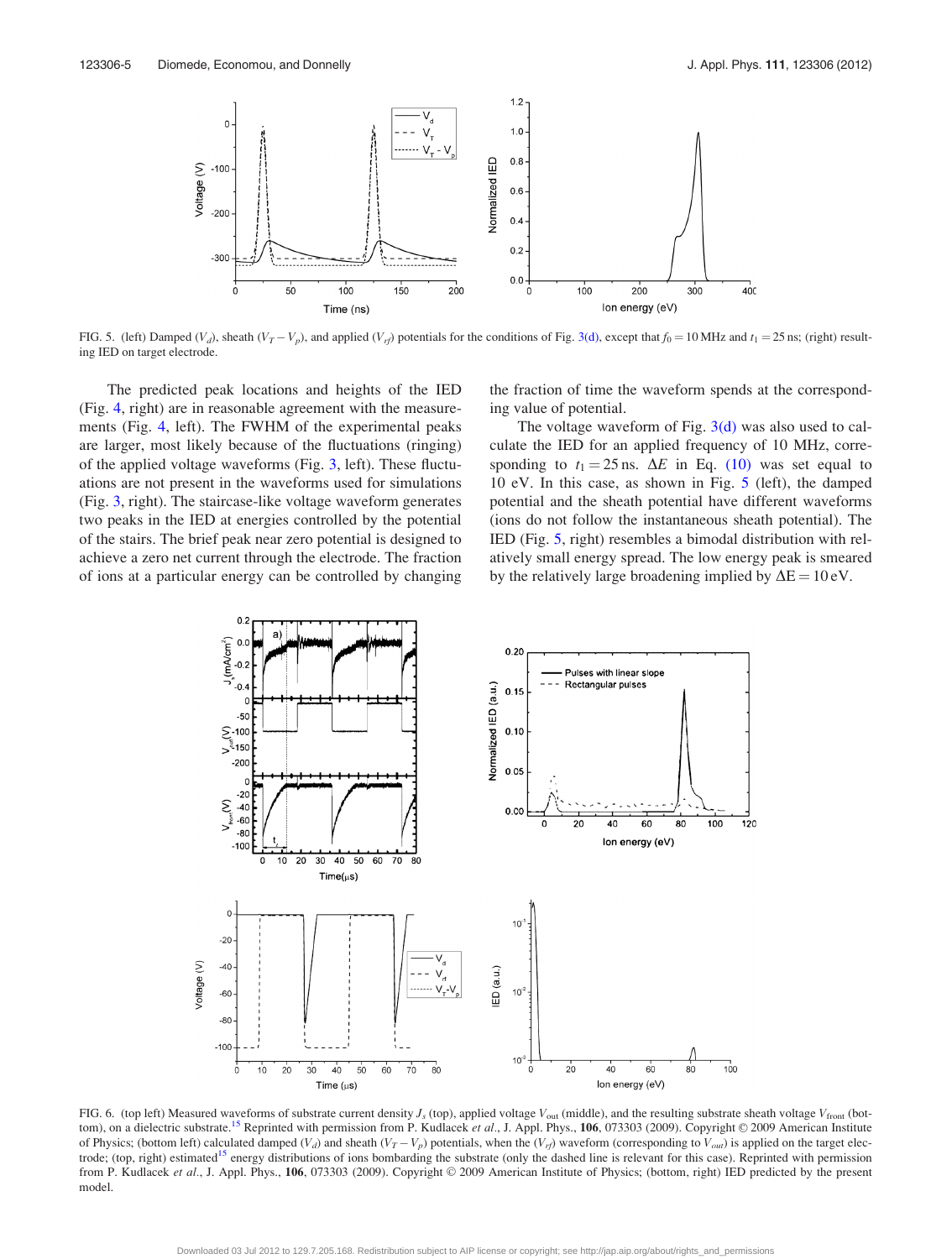<span id="page-5-0"></span>

FIG. 7. (top, left) Measured waveforms of substrate current density  $J_s$  (top), applied voltage  $V_{\text{out}}$  (middle), and the resulting substrate sheath voltage  $V_{\text{front}}$  (bot-tom), on a dielectric substrate.<sup>[15](#page-8-0)</sup> Reprinted with permission from P. Kudlacek et al., J. Appl. Phys., 106, 073303 (2009). Copyright © 2009 American Institute of Physics; (bottom, left) calculated damped  $(V_d)$  and sheath  $(V_T - V_p)$  potentials, when the  $V_{rf}$  waveform (corresponding to  $V_{out}$ ) is applied on the target electrode; (top, right) estimated<sup>15</sup> energy distributions of ions bombarding the substrate (only the solid line is relevant for this case). Reprinted with permission from P. Kudlacek et al., J. Appl. Phys., 106, 073303 (2009). Copyright © 2009 American Institute of Physics; (bottom, right) IED predicted by the present model.



FIG. 8. Damped (V<sub>d</sub>), sheath (V<sub>T</sub> – V<sub>p</sub>), and applied (V<sub>rf</sub>) potentials on the target electrode (left), and predicted IED (right), for a square wave with a constant slope applied to a dielectric substrate. (top)  $C_b = 166$  pF; (bottom)  $C_b = 1.6$  nF.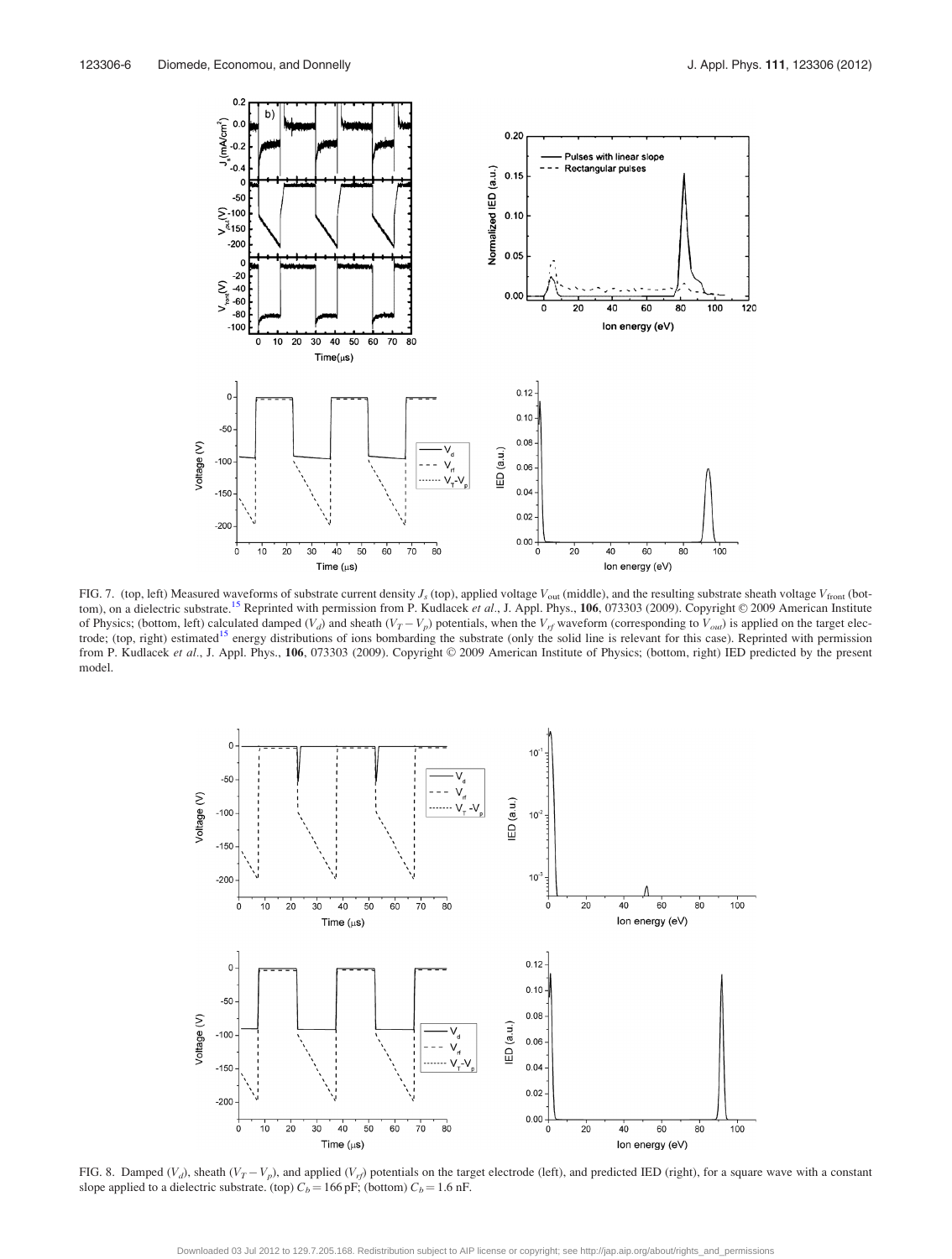# <span id="page-6-0"></span>B. Square wave

Further comparisons were made with the experimental results of Kudlacek et  $al$ .<sup>[15](#page-8-0)</sup> They were interested in the IEDs on a substrate downstream of an expanding hydrogen thermal plasma at a position of very low plasma potential (0.2 V) and electron temperature (0.15 eV). The plasma density over the substrate was  $\sim$  2  $\times$  10<sup>10</sup> cm<sup>-3</sup> at a pressure of 18 Pa. The authors applied rectangular voltage waveforms with a frequency of 27.7 kHz and 50% duty cycle applied to a dielectric substrate with a capacitance of 166 pF. In one particular case, the voltage during the pulse ON phase was  $-100$  V and that during the OFF phase  $V_{off}$  was the floating potential,  $V_f$ , equal to  $-2$  V. This voltage was represented with Eq. [\(12\)](#page-3-0) using  $t_1 = 9 \,\mu s$ ,  $t_2 = 27 \,\mu s$ ,  $\Delta t = 8.5 \times 10^{-8} \text{ s}$ ,  $V_a = -100 \,\text{V}$ ,  $V_b = 98$  V, and  $V_c = 0$ . The area ratio was 25. The measured IEDs (the predominant ion was  $H_3^+$ ) are compared to those calculated with the present model in Fig. [6](#page-4-0). The energy resolution of the measurement and the FWHM of the instrumental broadening were estimated to be  $0.5 \text{ eV}$  and  $2 \text{ eV}$ ,  $^{15}$  $^{15}$  $^{15}$ respectively. These values were used for all cases in this subsection. Since the condition  $\tau_i/\tau_{rf} < 1$  is again satisfied, the damped sheath potential  $V_d$  is almost identical to the actual sheath potential,  $V_T - V_p$ . The model is capable of matching the energies corresponding to the maximum of the two peaks, and also the triangular waveform of the target voltage (Fig. [6\)](#page-4-0), by using a capacitance  $C_b = 600 \text{ pF}$ , higher than that of the dielectric substrate. The difference may be explained by stray capacitance which should be in parallel with that of the substrate, making the total actual capacitance larger.

Further comparison with the experiments in Ref. [15](#page-8-0) was made for the case of a dielectric-covered substrate for an applied voltage waveform (at 33.3 kHz with 50% duty cycle) consisting of a rectangular pulse with a slope (Fig. [7](#page-5-0)). The parameter values  $t_1 = 7.5 \,\mu s$ ,  $t_2 = 22.5 \,\mu s$ , and  $\Delta t = 8.5 \times 10^{-8}$ were used in Eq. [\(12\)](#page-3-0) to reproduce the applied voltage waveform. The area ratio was set at 25, and  $C_b = 1.66$  nF. The model is again able to predict the position of the peaks of the IED and the almost square waveform target voltage measured experimentally (Fig. [7](#page-5-0)), albeit with a blocking capacitance higher (1.66 nF vs. 166 pF) than that of the substrate alone.<sup>15</sup>

The effect of variation of the blocking capacitance can be observed in Fig. [8](#page-5-0). For  $C_b = 166$  pF, both the actual and the damped sheath voltage have a triangular shape, and the IED has a very small peak (note log scale in Fig. [8,](#page-5-0) bottom right) near 50 eV and a large peak at very low energies, in contrast with the results of Ref. [15](#page-8-0). For  $C_b = 1.6$  nF, an almost perfect square wave is obtained for the damped potential.

# C. Pulsed discharge with synchronous dc bias in the afterglow

This section compares modeling results with the experimental data of Shin et  $al^5$  $al^5$ . They measured IEDs on a grounded substrate in a pulsed argon inductively coupled plasma (ICP). A 24.4 V dc bias was synchronously applied to a "boundary electrode" in contact with the plasma during part of the afterglow of the pulsed discharge. The pulse period was 100  $\mu$ s, the duty cycle was 20% and the dc bias was



FIG. 9. (top) Comparison between the PIC/MCC simulation (solid line) and experimental data (closed squares) of electron temperature decay in the afterglow; calculated (middle) and measured (bottom) IED when a dc bias is applied in the afterglow with different starting time, but the same ending time. Only the afterglow was simulated by PIC-MCC; hence, the broad low energy peak corresponding to the active glow was not captured.

applied in the afterglow from  $t = 45 \mu s$  to  $t = 95 \mu s$ , where  $t = 0$  corresponds to the start of plasma ON phase (thus,  $t = 20 \,\mu s$  marks the start of the afterglow). The positive dc bias on the boundary electrode raises the plasma potential by a commensurate amount, thereby increasing the voltage of the sheath over the grounded substrate. During the afterglow, and in the absence of any bias, the plasma potential quickly diminishes to very low values. At that stage, application of a positive dc bias on the boundary electrode results in a plasma potential equal to the dc bias. This set up is equivalent to biasing the substrate (target) electrode with  $-24.4$  V. A PIC-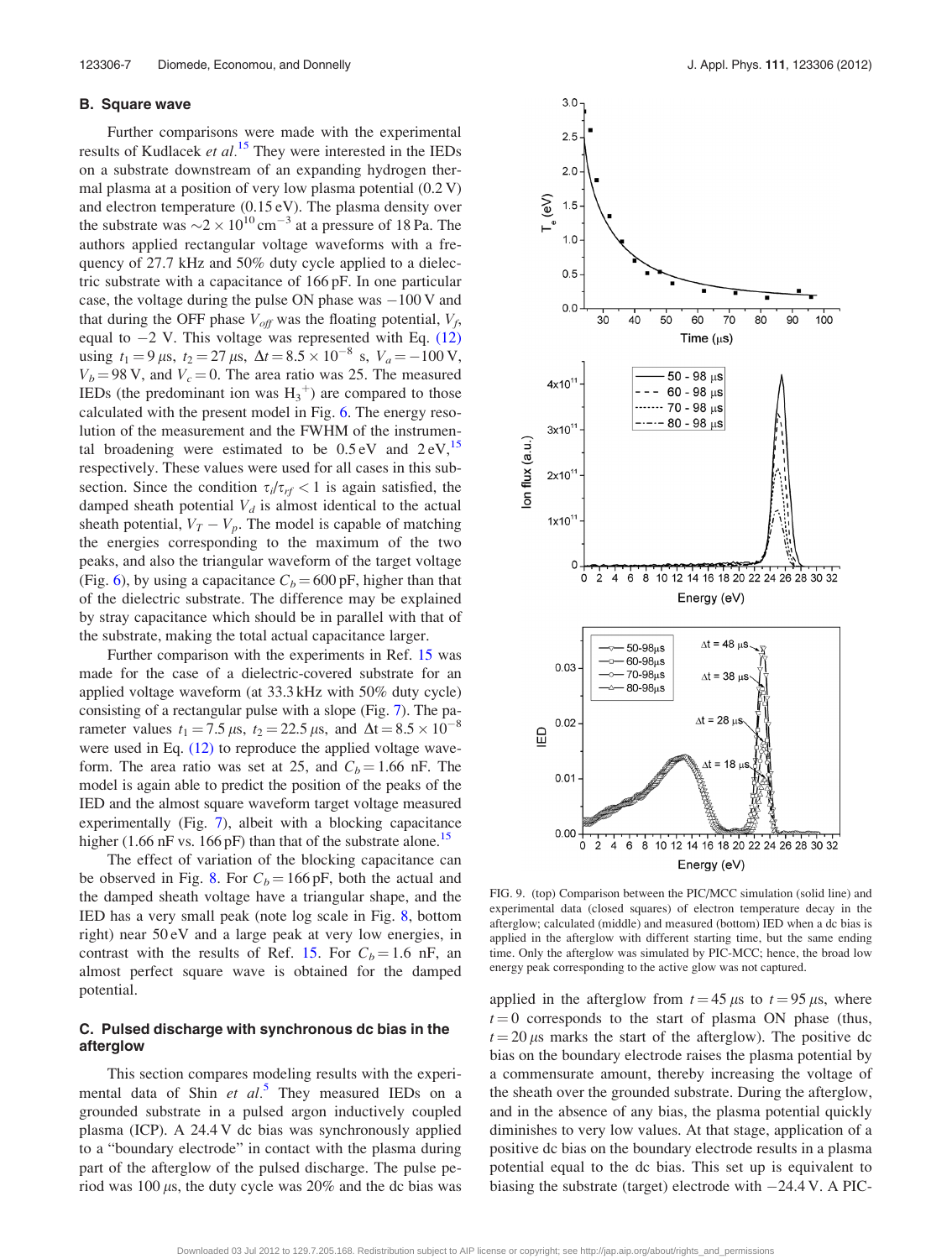

FIG. 10. (top) Comparison between the calculated (solid line) and measured (closed squares) plasma potential<sup>5</sup>; calculated (solid line, middle) and measured (closed circles, bottom) IED for 14 mTorr pressure.

MCC was performed first.<sup>[21,29](#page-8-0)</sup> Since ICP discharges are cumbersome to simulate to steady state with PIC-MCC (high plasma density and therefore very thin sheaths require extraordinarily long simulations times), a capacitively coupled plasma (CCP) was simulated instead as a surrogate system. Regardless of how a discharge is ignited, the plasma potential and the electron temperature will quickly decay in the afterglow. Thus, after some microseconds, the afterglow of an ICP discharge will be quite similar to that of a CCP discharge assuming their geometries and parameters such as gas pressure and plasma density at turn-off are comparable. A PIC-MCC simulation of a 14 mTorr, 60 MHz argon discharge in a parallel plate geometry (plate separation 6 cm) with 600 V applied peak RF voltage, gave a steady-state plasma density at the sheath edge equal to  $3 \times 10^{16}$  m<sup>-3</sup> , comparable with the experimental value of  $5 \times 10^{16}$  m<sup>-3</sup>. Fig. [9](#page-6-0) shows a comparison of PIC-MCC simulation predictions with the data. The decay of electron temperature is captured, as well as the shape, location, and relative magnitude of the IED peaks in the afterglow. The simulation also predicts the magnitude of the FWHM of the IEDs. The width of the IED is affected by the physics of the problem (energy and angular distributions of ions entering the sheath, ion-neutral collisions in the sheath, etc.) as well as the instrument resolution. The FWHM predicted by the simulation is entirely due to the physics of the problem. It should be noted that the experimental IEDs have an additional peak at lower energy due to ions bombarding the substrate during the active glow and the fraction of the afterglow when there is no applied bias. The simulation could not capture the low energy peak since the active glow of the experimental ICP reactor was not simulated by PIC-MCC, and ion collection was done only during the dc bias application window in the afterglow.

The model developed in this work was also used to predict the experimental IED in the afterglow. The electron density  $n_e$  and electron temperature  $T_e$  were measured as a function of time, and used as input to the model. The following parameters were used in Eq. [\(12\)](#page-3-0) to emulate the applied bias:  $t_1 = 95 \,\mu s$ ,  $t_2 = 45 \,\mu s$ ,  $\Delta t = 3 \times 10^{-7} \text{ s}$ ,  $V_a = 0$ ,  $V_c = 0$ , and  $V_b = 24.4$  V for one cycle from  $t = 0$  to  $t = 100 \,\mu s$  at the pulsing frequency of 10 kHz. The bias was dc coupled to the electrode (no blocking capacitor). The energy grid resolution was 0.15 eV and the FWHM of the IED was taken as 1.9 eV, equal to that predicted by the PIC-MCC simulation. (It was found that the IED can be represented by a Gaussian (Eq. [\(9\)\)](#page-2-0) even when the FWHM is dominated by other than instrumental broadening.) The model reproduces the experimentally measured rise and decay of the plasma potential as a function of time (Fig. 10). The spike in the plasma potential at plasma turn-on predicted by the model mirrors a corresponding spike in the measured electron temperature. The calculated IEDs are in good agreement with the experiments, except that the model predicts a few minor peaks (e.g., below 5 eV) that are not seen experimentally. The small peaks in the IED near 1 and 3 eV are due to the period when no dc bias was applied to the electrode. Similar agreement was obtained at other pressures as well. The lack of very low energy  $(<5 eV)$  peaks in the measured IED may be an experimental artifact.

The retarding field energy analyzer employed in the experiments incorporated a negatively biased grid above the ion energy selector grid.<sup>5</sup> Very low energy ions can be easily deflected and collected by the negatively biased grid. In addition, very low energy ions have larger angles of divergence and may be preferentially filtered out at the entrance to the analyzer facing the plasma. Very low energy peaks in the IED were also observed using a hybrid simulation of this experimental apparatus.<sup>30</sup>

### IV. SUMMARY

A model was developed, allowing rapid calculation of the IED on an electrode immersed in plasma, for given